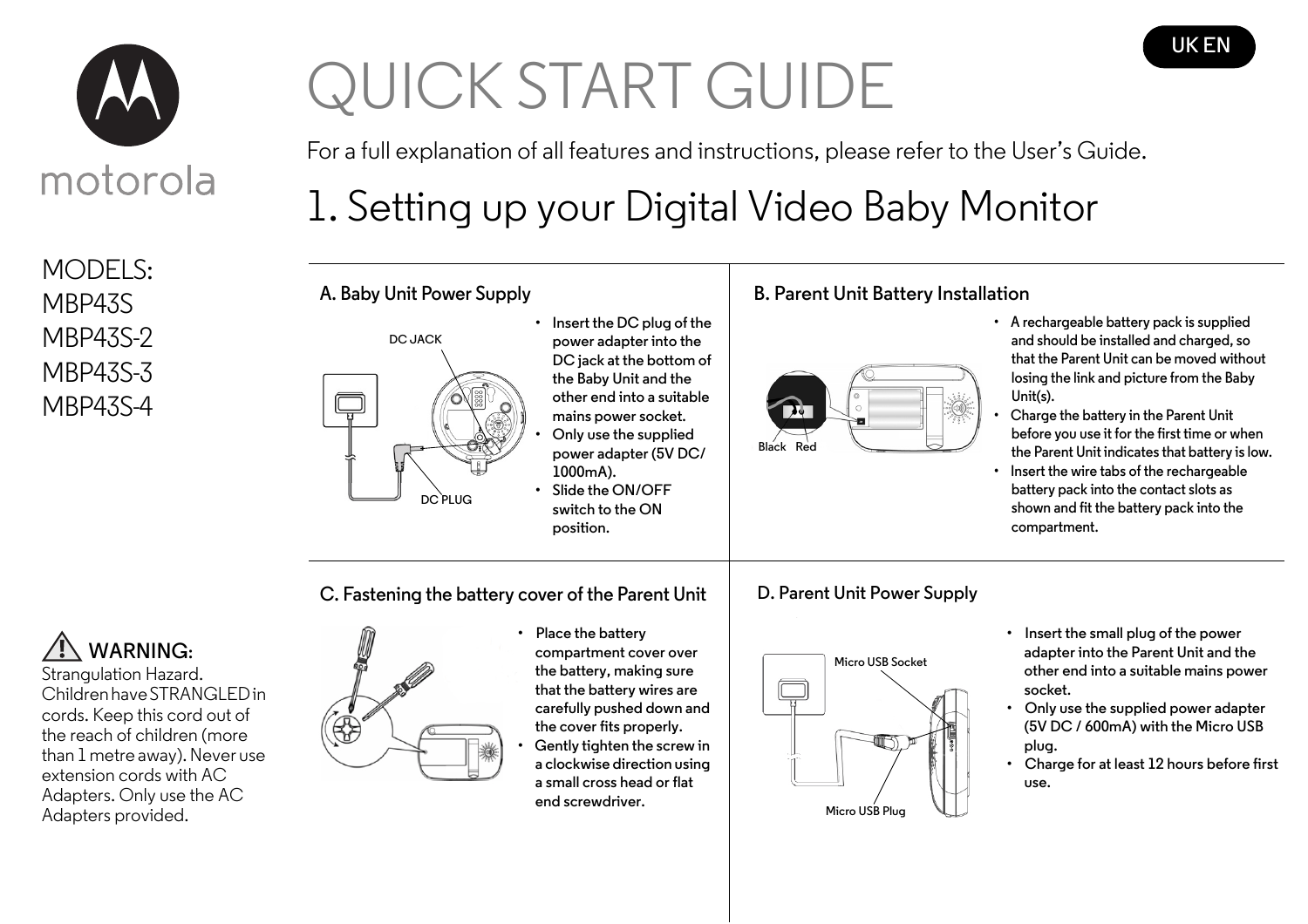

## 2. Basic operation of the keys

| <b>Parent Unit</b>             |                     |                                                                                                              |
|--------------------------------|---------------------|--------------------------------------------------------------------------------------------------------------|
| G                              | Power ON/OFF button | Press and hold to switch on/off the Unit.                                                                    |
|                                | UP/DOWN buttons     | Press to tilt the camera up / down in normal mode.<br>Press to move up / down in menu mode.                  |
|                                | LEFT/RIGHT buttons  | Press to pan the camera left / right in normal mode.<br>Press to move left / right in menu mode.             |
|                                | MENU button         | Press to open menu options or exit from the menu.                                                            |
| <b>OK</b>                      | OK button           | Press to confirm a selection.                                                                                |
| $\boldsymbol{\mathsf{\Omega}}$ | VIDEO button        | Press to turn the LCD display on/off.                                                                        |
| ∙                              | <b>TALK</b> button  | Press and hold to talk to your baby.                                                                         |
| <b>Baby Unit</b>               |                     |                                                                                                              |
| ON/OFF switch                  |                     | Slide the power switch forward to switch on the Unit.<br>Slide the power switch back to switch off the Unit. |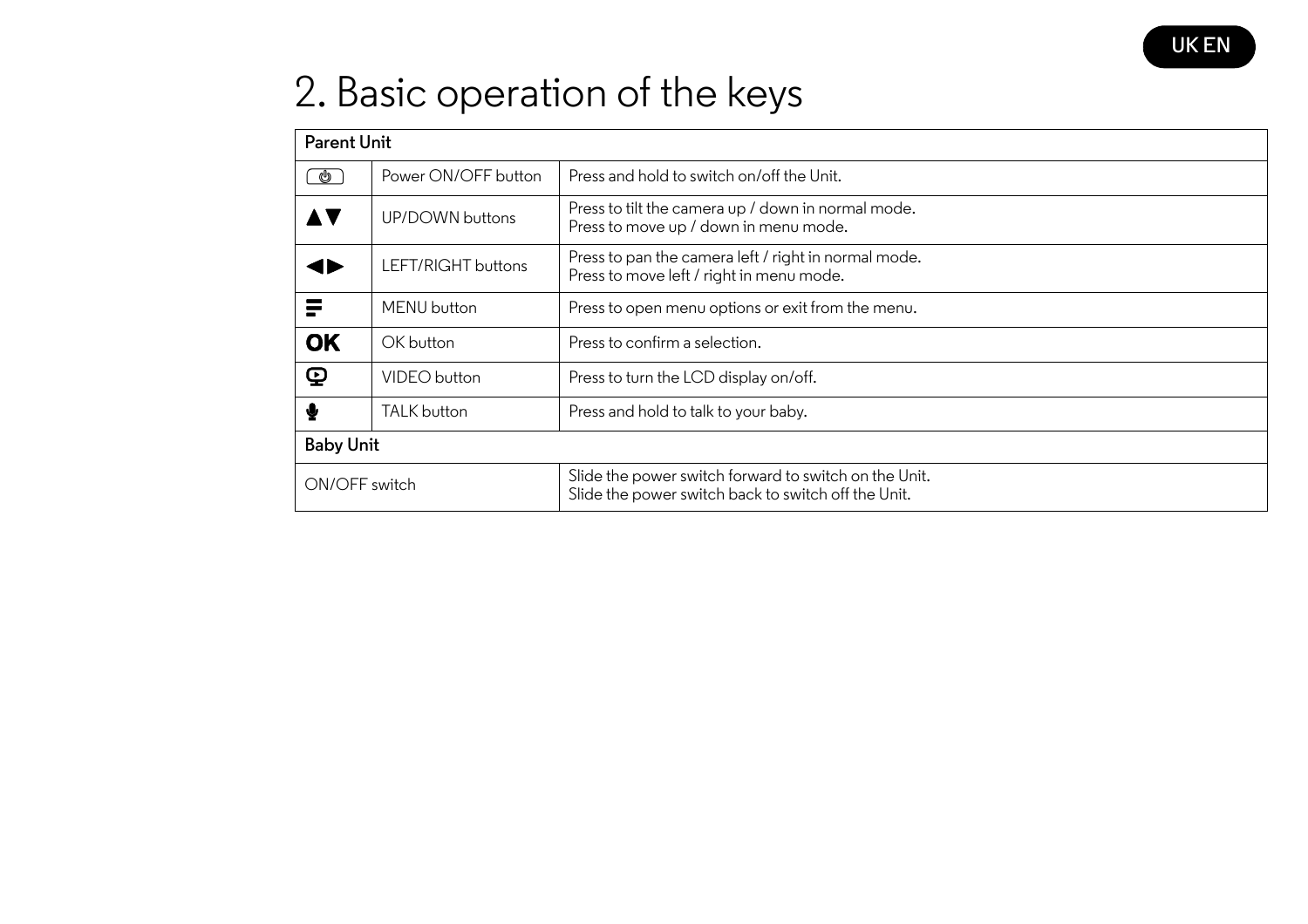### 3. General Information

If your product is not working properly, read this Quick Start Guide or the User's Guide of one of the models listed on page 1.

**Visit our website: www.motorola.com**

Contact Customer Service:

**+44 (0) 844 557 0890 (UK only) +44 (0) 8187 62092 (ROI)**

#### **Consumer Products and Accessories Limited Warranty ("Warranty")**

Thank you for purchasing this Motorola branded product manufactured under license by Binatone Electronics International LTD ("BINATONE").

#### **What Does this Warranty Cover?**

Subject to the exclusions contained below, BINATONE warrants that this Motorola branded product ("Product") or certified accessory ("Accessory") sold for use with this product that it manufactured to be free from defects in materials and workmanship under normal consumer usage for the period outlined below. This Warranty is your exclusive warranty and is not transferable.

#### **Who is covered?**

This Warranty extends only to the first consumer purchaser, and is not transferable.

#### **What will BINATONE do?**

BINATONE or its authorized distributor at its option and within a commercially reasonable time, will at no charge repair or replace any Products or Accessories that does not conform to this Warranty. We may use functionally equivalent reconditioned/ refurbished/ pre-owned or new Products, Accessories or parts.

#### **What Other Limitations Are There?**

ANY IMPLIED WARRANTIES, INCLUDING WITHOUT LIMITATION THE IMPLIED WARRANTIES OF MERCHANTABILITY AND FITNESS FOR A PARTICULAR PURPOSE, SHALL BE LIMITED TO THE DURATION OF THIS LIMITED WARRANTY, OTHERWISE THE REPAIR OR REPLACEMENT PROVIDED UNDER THIS EXPRESS LIMITED WARRANTY IS THE EXCLUSIVE REMEDY OF THE CONSUMER, AND IS PROVIDED IN LIEU OF ALL OTHER WARRANTIES, EXPRESS OR IMPLIED. IN NO EVENT SHALL MOTOROLA OR BINATONE BE LIABLE, WHETHER IN CONTRACT OR TORT (INCLUDING NEGLIGENCE) FOR DAMAGES IN EXCESS OF THE PURCHASE PRICE OF THE PRODUCT OR ACCESSORY, OR FOR ANY INDIRECT, INCIDENTAL, SPECIAL OR CONSEQUENTIAL DAMAGES OF ANY KIND, OR LOSS OF REVENUE OR PROFITS, LOSS OF BUSINESS, LOSS OF INFORMATION OR OTHER FINANCIAL LOSS ARISING OUT OF OR IN CONNECTION WITH THE ABILITY OR INABILITY TO USE THE PRODUCTS OR ACCESSORIES TO THE FULL EXTENT THESE DAMAGES MAY BE DISCLAIMED BY LAW.

Some jurisdictions do not allow the limitation or exclusion of incidental or consequential damages, or limitation on the length of an implied warranty, so the above limitations or exclusions may not apply to you. This Warranty gives you specific legal rights, and you may also have other rights that vary from one jurisdiction to another.

| <b>Products Covered</b>                                            | Length of Coverage                                                                                                           |
|--------------------------------------------------------------------|------------------------------------------------------------------------------------------------------------------------------|
| Consumer Products                                                  | One (1) year from the date of the products original purchase by the first consumer purchaser of the product.                 |
| Consumer Accessories                                               | Ninety (90) days from the date of the accessories original purchase by the first consumer purchaser of the product.          |
| Consumer Products and Accessories that are<br>Repaired or Replaced | The balance of the original warranty or for Ninety (90) days from the date returned to the consumer, whichever<br>is longer. |

#### **Exclusions**

**Normal Wear and Tear.** Periodic maintenance, repair and replacement of parts due to normal wear and tear are excluded from coverage.

**Batteries.** Only batteries whose fully charged capacity falls below 80% of their rated capacity and batteries that leak are covered by this Warranty. **Abuse & Misuse.** Defects or damage that result from: (a) improper operation, storage, misuse or abuse, accident or neglect, such as physical damage (cracks, scratches, etc.) to the surface of the product resulting from misuse; (b) contact with liquid, water, rain, extreme humidity or heavy perspiration, sand, dirt or the like, extreme heat, or food; (c) use of the Products or Accessories for commercial purposes or subjecting the Product or Accessory to abnormal usage or conditions; or (d) other acts which are not the fault of MOTOROLA or BINATONE, are excluded from coverage.